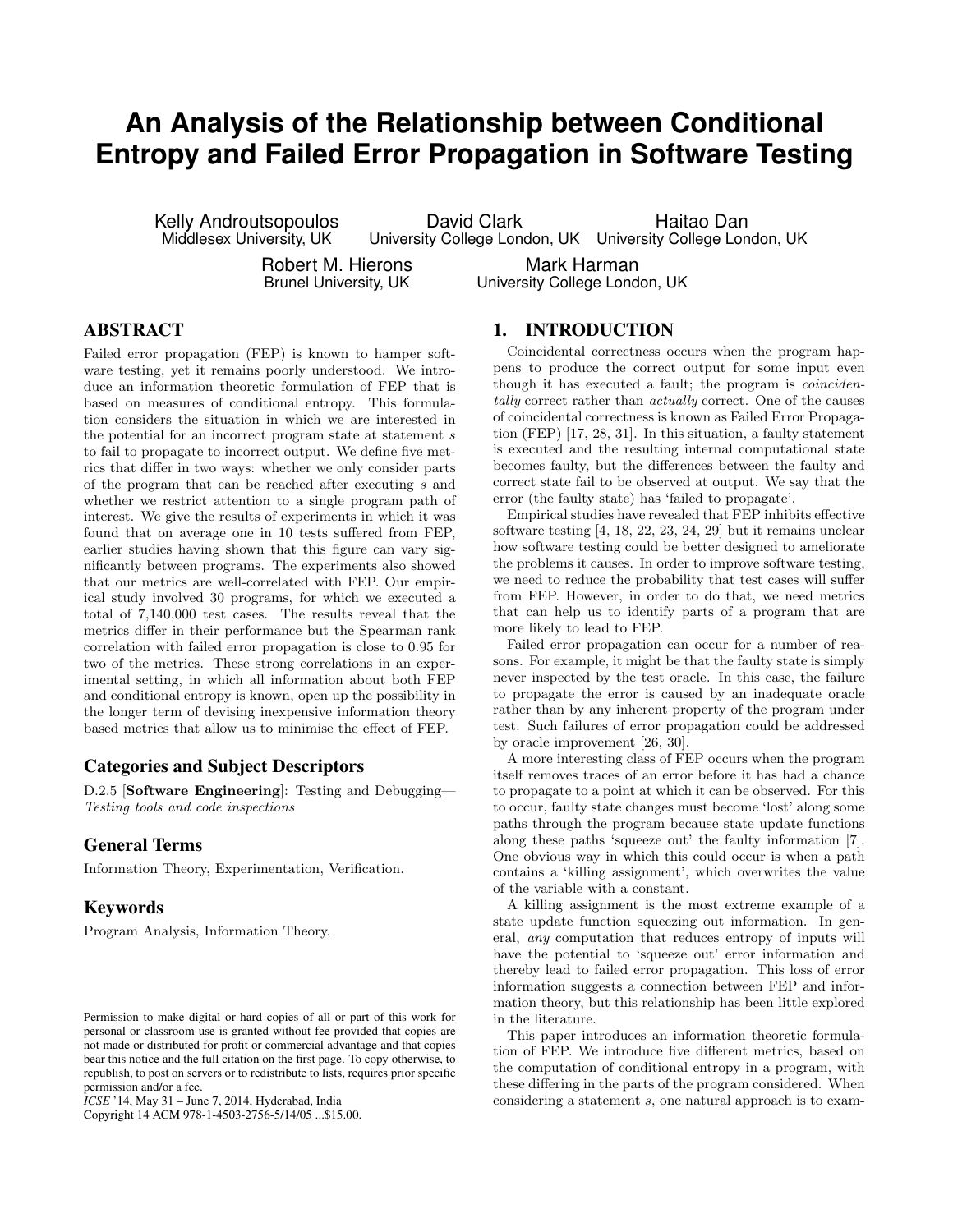ine a single path  $\pi$  since a test case will lead to a path being followed. However, a test case might lead to different paths in some idealised correct program  $P$  and the program under test  $P'$ ; by only considering a single path we do not recognise the potential for FEP associated with this pair of paths to occur. We therefore also consider approaches that look at the part of the program that 'follows' s (the statements that can be reached from s).

In total, we introduce and evaluate five different metrics, experimentally evaluating each on 30 different programs. Our results are based on the execution of 7,140,000 test cases over 1,428 original and fault-seeded versions of the programs. In these experiments one in 10 test inputs suffered from FEP; these results are in line with those of Masri et alia [18]. Masri et alia also found that the potential for FEP differs significantly between programs, with over 60% of tests being affected by FEP in 13% of the programs studied [18]. For each of the five metrics, we performed an experimental evaluation of its relationship to FEP. We report Spearman rank correlations between each of the metrics and FEP.

The results of these experiments are promising, indicating strong Spearman rank correlations between several of our conditional entropy metrics and failed error propagation.

The primary contributions of this paper are as follows.

- 1. We introduce an information theoretic approach to FEP, defining associated metrics.
- 2. We experimentally investigate the correlation between the metrics and FEP, using 30 programs, including open source programs and laboratory benchmarks. The results reveal a Spearman rank correlation of over 0.95 for one metric and just under 0.95 for another.

The main motivation for this work is that a better understanding of FEP has the potential to lead to more effective testing. In particular, the strong correlations in an experimental setting in which all information about both FEP and conditional entropy is known opens up the possibility in the longer term of devising inexpensive information theory based metrics that allow us to minimise the effect of FEP when choosing test cases.

The rest of this paper is organised as follows. In Section 2 we briefly describe related work and in Section 3 we provide background information regarding program semantics and information theory. In Section 4 we outline how FEP and conditional entropy relate conceptually, with this feeding into research questions and associated hypotheses that are given in Section 5. Section 6 outlines the experiments and in Section 7 we give the results of these experiments. Finally, in Section 8, conclusions are drawn and potential lines of future work described.

## 2. RELATED WORK

Voas introduced the PIE framework and so explicitly recognised the need for an incorrect program state to propagate to output in order for a failure to occur [28]. The notion of FEP was also explored by Laski et alia [17], who called this error masking. They explored the concept and proposed the use of a mutation approach to estimate the sensitivity of a given test suite and program component  $C$ : this is the likelihood of an incorrect value produced by C being masked through FEP. The approach taken to mutation was to directly mutate the program state (change it to some randomly generated state).

Masri and Podgurski used experiments to explore variable dependence within a program and how this relates to (an estimate of) information flow [20]. They found that many cases where there is a dependence (through a mixture of control and data dependence), there was negligible information flow. This helps motivate our work, since the lack of true information flow could be one source of FEP (although FEP can occur even when there is a significant amount of information flow). It also suggests that if we just use dependence when, for example, choosing test cases to exercise program elements then we are likely to encounter FEP and so there is a need for alternatives.

Masri et alia explored factors that adversely affect coverage based fault localisation methods [18]. Such methods assign a 'suspiciousness' value to a program element s (such as a statement) in order to allow the developer to focus on those elements that are most likely to be responsible for observed failures. They do this based on how many failing tests execute an element s and how many passing tests execute s. In their study, which used 148 versions of ten Java programs seeded with faults, they found that FEP (which they called coincidental correctness) was relatively common but also the rates varied with program: in 13% of programs over 60% of tests that led to a corrupted state did not produce a failure while in 28% this effect was not observed.

Wang et alia [29] also considered the effect of FEP on fault localisation. However, their approach was quite different and involved producing multiple versions of each program element by adding in 'program patterns'. Each context pattern describes aspects of the control flow and data flow after this element. The results of experiments suggested that this approach reduces the effect of FEP on fault localisation. Potentially there would be value in adopting a similar approach to define coverage metrics.

In mutation testing we judge the adequacy of test suite  $T$ for program  $p$  by executing  $T$  on mutants, which are produced by making small changes to p. A mutant m of p is weakly killed by test case  $t$  if the executions of  $m$  and  $p$ produced different sequences of program states. In contrast, m is strongly killed by  $t$  if the execution of  $m$  and  $p$  with  $t$ lead to different outputs. Thus, FEP corresponds to the difference between weak mutation testing and strong mutation testing; experiments have shown that there are significant differences between weak and strong mutation testing [22, 23], again indicating that FEP is relatively common.

Masri and Assi considered how test suites can be cleansed of coincidental correctness (FEP) [19]. Their approach assumes that the test cases have already been applied (and so are suitable for regression testing) and identifies program elements that appear in all failing runs but also in a percentage of runs that do not fail (the percentage must meet a threshold value): these are considered to be a potential source of coincidental correctness. Then test cases are removed from consideration in fault localisation based on which identified elements they contain.

Chen et alia [6] defined a measure that aims to approximate the probability of coincidental correctness using a syntax based metric. The results of experiments with five small programs (for sorting arrays) were positive and this suggests that such an approach is worth exploring further.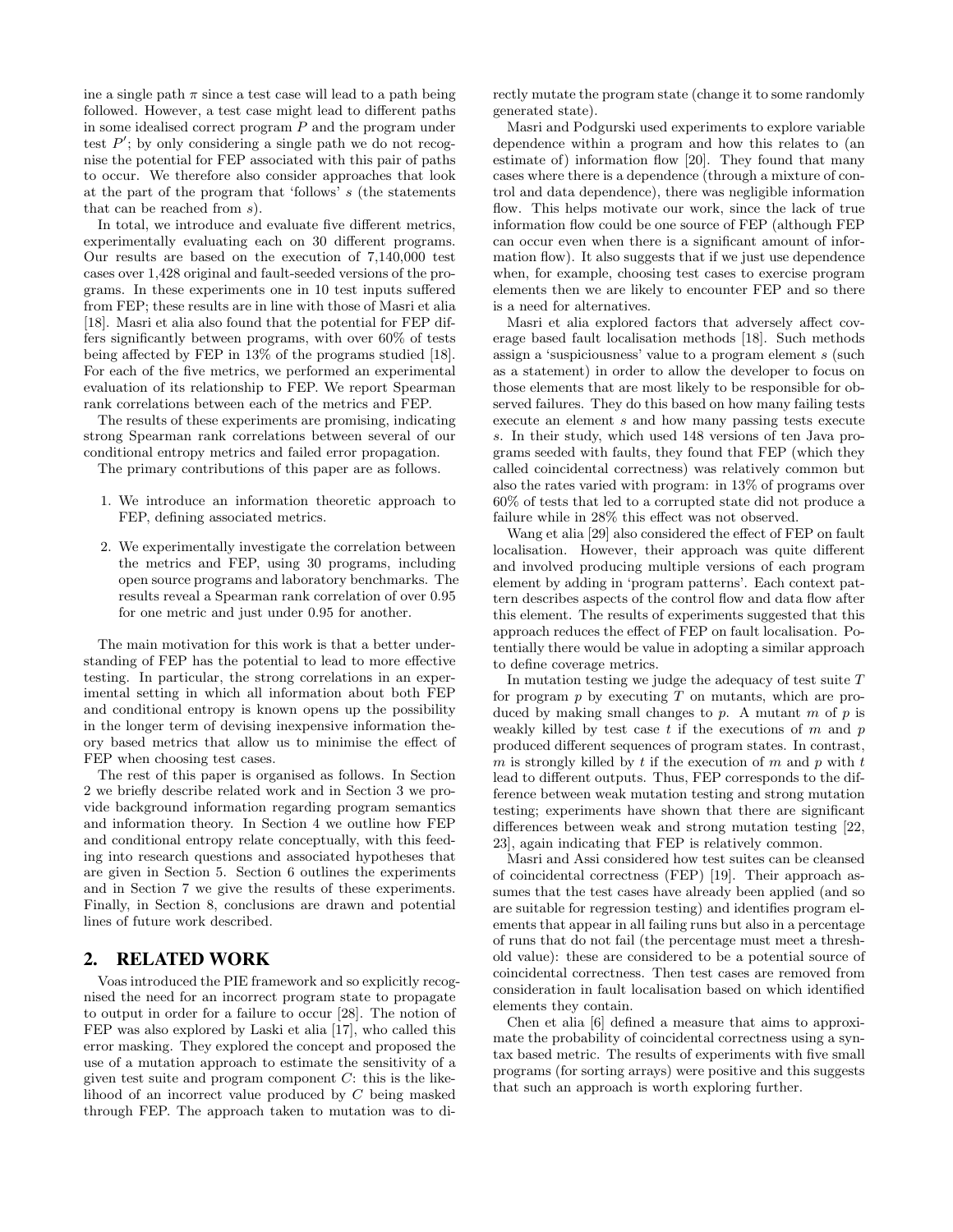## 3. BACKGROUND

# 3.1 Control Flow Graphs (CFG)

A CFG is an alternative representation of the syntax of a program which makes explicit the execution paths that may be travelled in a program. We assume for simplicity that all nodes in the graph are of two types: nodes corresponding to state updates which have a single output edge, and nodes corresponding to control flow decision points which have two output edges, one labelled  $T$  and the other labelled  $F$ . Sometimes the convention is employed that state update nodes in CFGs are defined in terms of blocks of straight line code but here we assume that each individual statement or call in the program has its own node and outgoing edge.

DEFINITION 1. (CFG). For a given programming language, a CFG is a pair,  $\langle N, E \rangle$ , where N is a set of nodes that contains a unique start node and two virtual nodes,  $n_s$  a virtual start node which has a single edge, e<sup>s</sup> to the unique start node,  $n_e$  a virtual exit node with a unique virtual exit edge,  $e_e$ , with no successor node, and E is a set of labelled, directed edges, so that

$$
N_u = \{n | n \text{ is an assignment or a function call } \}
$$
  
\n
$$
N_c = \{n | n \text{ is a control (Boolean) expression } \}
$$
  
\n
$$
N = N_u \cup N_c \cup \{n_s, n_e\}
$$
  
\n
$$
L = \{T, F\}
$$
  
\n
$$
E_a = \{(n_1, n_2) | n_1 \in N_u, n_2 \in N \text{ and an empty label } \}
$$
  
\n
$$
E_c = \{(n_1, n_2) | n_1 \in N_c, n_2 \in N \text{ and a label in } L \}
$$
  
\n
$$
E = E_a \cup E_u \cup \{e_s, e_e\}
$$

The virtual nodes,  $\{n_s, n_e\}$ , are merely for convenience and allow the inclusion of edges  $e_s$  and  $e_e$  in the CFG that are associated with the initial and exit program points.

DEFINITION 2. (CFG paths). A path in the CFG is a sequence of nodes such that any two successive nodes form an edge in the CFG. An execution path in the CFG is a path whose first node is the virtual start node and either the path is infinite or it is finite and the final node is the exit node. A prefix path is any finite path whose first node is the virtual start node.

Note that the set of prefix paths includes the set of finite execution paths.

We will use the notion of a *well-formed subgraph of a con*trol flow graph, i.e. a subgraph of a CFG which is itself a CFG. Not every subgraph of a CFG is well formed. For example, the subgraph reachable from a control node is not well formed in general as it may lack a unique start node.

#### 3.2 Program Semantics

In what follows we informally set out some concepts from program semantics that occur in the course of our explanations of what we are measuring and why.

We assume a deterministic, imperative language such as C, C++, Java, et cetera. We assume a small step structured operational semantics (SOS) [21] for the programming language. An SOS formally describes, for a given input state, the sequence of state updates and branching decisions that occur along the execution path for the input. This sequence corresponds to a sequence of edges in the CFG that starts

with the start node and is either infinite or is finite and terminates in the exit node, i.e. an execution path. On this basis we can associate each state in the SOS sequence with an edge in the CFG and each update instruction or branching decision with a node in the CFG. The SOS for a given program and a given input corresponds to an execution path in the CFG in which each edge is labelled with the states that occur after the execution or evaluation of a node in the CFG. We will refer to this set of CFG paths as the Execution Semantics of the CFG.

To define some notation for this idea we put the emphasis on prefix paths rather than execution paths in the CFG and informally define a property that relates a program, a path, an input, an edge on the path and the state reached at that edge using the input.  $\Phi_P(\pi, t, e, x)$  is the property that there exists a (possibly incomplete) SOS sequence for input  $t$  to program P that corresponds to the prefix path  $\pi$  in the CFG for P and e is an edge in  $\pi$  and x is a state that occurs at e.

DEFINITION 3. (Execution semantics for a path). Let  $\Pi$ be the set of prefix paths in the CFG of program P and let  $\Sigma$  be the set of all possible states that could occur in the executions of P. The execution semantics for a path in Π has type:

$$
\llbracket \; \rrbracket^{ex} : \Pi \to E \to \Sigma \to 2^{\Sigma}
$$

and is defined as

$$
[\![\pi]\!]_e^{ex}(t) = \{x \mid \Phi_P(\pi, t, e, x)\}
$$

The set of states is non-empty in the case that  $e$  is an edge in  $\pi$  and  $\pi$  is a prefix of the execution path for t; otherwise it is empty.

We define three abstractions of the execution semantics: a Collecting Semantics for prefix paths, for Control Flow Graphs, and for Programs. These simply collect up sets of states, arising from the execution semantics, which occur at edges in the CFG.

The collecting semantics for a prefix path in a CFG is given by the set of states that can occur at each edge in the path over all runs of the program.

DEFINITION 4. *(Collecting Semantics for a prefix path)*. The collecting semantics for a path in  $\Pi$  and an edge in  $E$ has type:

$$
\llbracket \; \rrbracket^{pa} : \Pi \to E \to 2^{\Sigma}
$$

and is defined as

$$
[\![\pi]\!]_e^{pa}=\bigcup_{t\in\Sigma}[\![\pi]\!]_e^{ex}(t)
$$

The collecting semantics for a CFG is also defined in terms of edges that occur in the CFG and collects the sets of states for all paths that pass through an edge.

DEFINITION 5. *(Collecting Semantics for a CFG)*. The collecting semantics for a CFG (at an edge in  $E$ ) has tupe:

$$
\llbracket \; \rrbracket^{cfg} : E \to 2^{\Sigma}
$$

and is defined as

$$
[\![e]\!]^{cfg} = \bigcup_{\pi \in \Pi} [\![\pi]\!]_e^{pa}
$$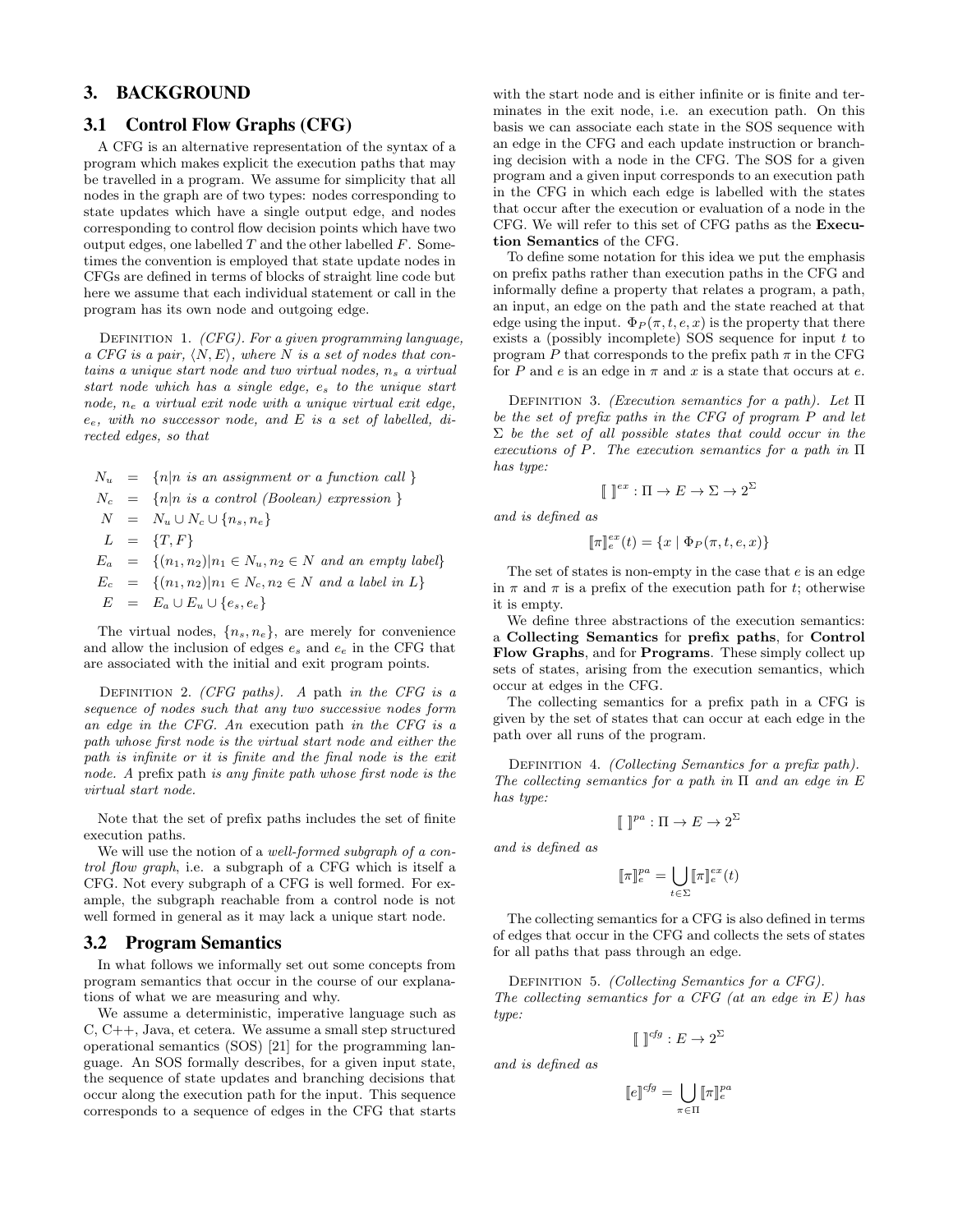To define the collecting semantics of a program we employ the concept of a program point. In a formal semantics of a programming language these are taken to be points in the program syntax before or after the execution of a program construct or statement defined in the grammar of the language. In what follows we define them in terms of nodes in the CFG: a program point is a node in the CFG and the set of states that can occur at that program point is the collection of the CFG semantics of the edges that exit that node, that is, the program point occurs immediately after any node in the CFG and collects up all states that the program may be in, once control passes from this node.

This is consistent with Cousot's reachability semantics [11], an alternative way to present these semantic concepts, but for a fixed language.

DEFINITION 6. (Collecting Semantics for a Program). The collecting semantics for a program (at a node in  $N$ ) has type:

$$
\llbracket \; \rrbracket^{pr} : N \to 2^{\Sigma}
$$

and is defined as

$$
[\![ n ]\!]^{pr} = \bigcup_{\{e \in E \mid e = (n, \_)\}} [\![ e ]\!]^{cfg}
$$

We define various semantic concepts in terms of these definitions. The set of reachable states for a prefix path  $\pi$  is  $[\![\pi]\!]_{\omega(\pi)}^{pa}$  where  $\omega(\pi)$  is the edge following the final state update node of  $\pi$ .

The set of input states for a program is the collecting semantics for the program at the unique virtual start node, i.e.  $[n_s]^{pr}$  for  $CFG(P)$ . The set of output states for a program  $P$  is the collecting semantics at the virtual edge  $e_e$  following the virtual exit node, i.e.  $[ n_e ]^{pr}$ .

Let  $\Sigma$  be the set of all possible states for a program. The weakest precondition for program  $P$  to terminate and satisfy  $\phi$  is the largest  $\psi \subset \Sigma$  so that restricting the set of inputs to  $\psi$  produces a subset of  $\phi \subseteq \Sigma$  as the set of output states. We write  $\psi = [P]\phi$ . This can be extended to paths and CFGs in the obvious way.

## 3.3 Information Theory

We consider total, onto functions with fixed, finite, discrete domains. That is, a function  $f$  is equipped with a fixed input domain, I, and an output range, O, so that  $f: I \to O$ and (overloading f)  $O = fI$  and  $I = f^{-1}O$ .

We take a probabilistic view of the behaviour of  $f$ . We overload I and O to also represent random variables equipped with probability distributions,  $\sigma_I$  and  $\sigma_O$  respectively. Shannon [25] measured the information content, or entropy, of a random variable  $X$  with probability distribution  $p$  as follows.

DEFINITION 7. Entropy of a random variable.

$$
\mathcal{H}(X) = -\sum_{x \in X} p(x) \log_2 p(x)
$$

Since random variable  $O$  is completely determined by  $f$ 's action on I all the information in O stems from I [9] so  $\mathcal{H}(I) - \mathcal{H}(O)$  is the amount of information destroyed by f. This is conditional entropy, the entropy of  $I$  conditional on knowledge of O, in the deterministic case. To emphasise the role that this loss of information is playing we also call this quantity Squeeziness. If the function is one to one there are

no collisions and the Squeeziness of the function is 0 since  $\mathcal{H}(I) = \mathcal{H}(O).$ 

DEFINITION 8. Squeeziness. The Squeeziness of total function  $f: I \to O$ ,  $Sq(f)$ , is defined as the loss of information after applying f to I

$$
Sq(f, I) = \mathcal{H}(I) - \mathcal{H}(O)
$$

Note that squeeziness considered as a function takes two arguments, a domain (actually a random variable in the values of the domain) and a function applied to that domain.

The partition property of entropy [12] allows us to reformulate Squeeziness in a more useful way. Let  $f^{-1}$ o be the random variable in the inverse image of  $o \in O$ . The inverse images of elements of O partition I. For each  $o \in O$ ,  $\sigma_O(o) = \sum_{i \in f^{-1}o} \sigma_I(i)$  so  $\sigma_O$  is the probability distribution for the random variable in the partitions induced by the inverse images. These inverse images partition the input space. By the partition property

$$
\mathcal{H}(I) = \mathcal{H}(O) + \sum_{o \in O} p(o) \; \mathcal{H}(f^{-1}o)
$$

hence

$$
Sq(f, I) = \sum_{o \in O} p(o) \mathcal{H}(f^{-1}o)
$$

The RHS of the equation is a weighted sum of terms and  $\mathcal{H}(f^{-1}o)$  is the amount of information contained in (the random variable in) the set of elements mapped to a single output.



Figure 1: Loss of information: squeezing inverse images of outputs.

In what follows whenever the distribution on a set is not an induced one, e.g. it is a distribution on inputs, we always use a uniform distribution. This corresponds to the Maximum Entropy Principle and can be viewed as producing metrics in which inputs have equal weight.

# 4. FAILED ERROR PROPAGATION (FEP) AND CONDITIONAL ENTROPY

We argue that a very useful way of looking at FEP is to see it in terms of loss of information. This has been hinted at in studies by Masri, Woodward, and others without any strong conclusions [20, 31]. The nature of testing software, i.e. lack of knowledge of the error-free program, necessarily makes any analysis approximate rather than formal. In this case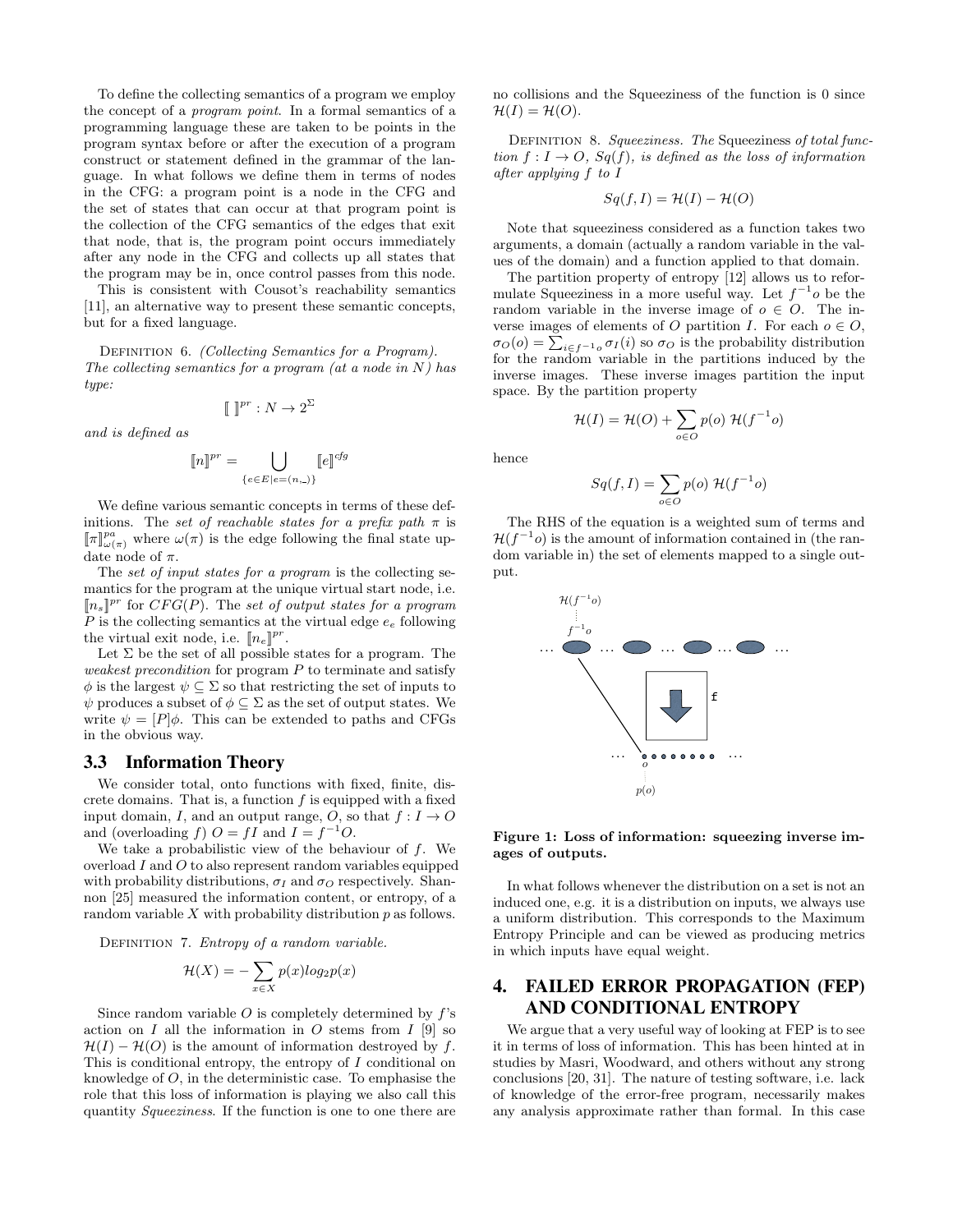the proof of our analytical pudding will be experiment rather than proof based. To overcome our ignorance of the ideal, error free program, from now on referred to as the "ghost" program, we make the following two strong assumptions.

Assumption 1. There is a single error in the program under test.

This is a fairly common, simplifying assumption. In order to state the second assumption we must first compare execution of a test input using the "ghost" program with execution of the same input using the Implementation Under Test (IUT).

Suppose the program we intended to write, the "ghost" program, is program P but the program we actually wrote, the IUT, is another program which we will call  $P'$ .  $P$  is a perfect oracle for  $P'$  which exhibits not only the desired input-output behaviour of  $P'$  but allows us to examine the desired internal states of  $P'$ . The difference between  $P$  and  $P'$  is that  $P'$  may contain faults. Let us assume that there is only one fault in  $P'$  and that it occurs in a single structural component,  $C'$  which corresponds to its fault-free version,  $C$ , in  $P$ . This is a scenario similar to mutation testing.

Now consider a test input,  $t$ , and the execution of each program on t. This is the situation illustrated by Figure 2. In the CFG corresponding to each program we can break the execution path into three parts: the upper path that precedes entry to the structural component, the structural component, and the lower path that succeeds the component. Since we assume that there is a single fault the respective upper paths will be the same, i.e.  $A$  and  $A'$  in Figure 2 are the same. Clearly  $C$  and  $C'$  are not the same and, in general, the succeeding or lower paths,  $B$  and  $B'$ are not the same. Let us assume that  $c$  is the path through  $C$  and that  $C$  has a final node,  $n$ , which is a state update node. In this case there is a single outgoing edge, e, and we expect  $c'$ ,  $C'$ ,  $n'$  and  $e'$  to play the corresponding roles in P'. For a covering path  $\pi = A'.c'.B'$  in P' when describing the upper path we will mean  $\pi_u = A'.c'$  and by the lower path we mean  $\pi_l = B'$ .

The execution semantics in P is then  $\llbracket A.c.B \rrbracket_e^{ex}(t)$  and in P' is  $\llbracket A'.c'.B'\rrbracket_{e'}^{ex}(t)$ . The path semantics in P is  $\llbracket A.c.B \rrbracket_{e}^{pa}$ and in P' is  $\llbracket A'.c'.B'\rrbracket_{e'}^{pa}$ . Finally, under the assumption that the final node of  $\overline{C}$  (and  $C'$ ) is a state update node, the CFG collecting semantics at  $n$  and  $n'$  respectively and the program collecting semantics at  $e$  and  $e'$  respectively are the same (respectively). That is  $\llbracket e \rrbracket^{cfg} = \llbracket n \rrbracket^{pr}$  and  $\llbracket e' \rrbracket^{cfg} =$  $\llbracket n'\rrbracket^{pr}$ . In Figure 2, e is identified with program point pp and  $e'$  with program point  $pp'$ .

We will use these notations to frame hypotheses and describe the experiments in Sections 5 and 6.

To return to Figure 2, it may be possible that the states associated with each edge in the execution semantics are the same, i.e.  $[A.c]]_e^{ex}(t) = [A.c']_{e'}^{ex}(t)$ , but in general these will be different, corresponding to the Infection phase of the PIE scenario. However when FEP occurs we have that the output, o, is the same in each case.

Laski et alia observed that it is the behaviour of the subgraph whose input state corresponds to the edge  $e'$  in Figure 2 and which may be described as the subgraph reachable from the target node of  $e'$  which is somehow failing to Propagate the Infection to the output [17]. In  $P$  and  $P'$  these respective subgraphs are labelled  $Q$  and  $Q'$ . It is the joint behaviour of these that causes FEP. Laski and others further noted that these subgraphs are exactly the same except in the case that the component  $C'$  is within a loop. Then  $C$ may occur many times in  $Q$  corresponding to  $C<sup>7</sup>$  occurring many times in  $Q'$  but the CFG context in which they occur will be the same. In the case that the fault occurs in a node, n, which is a control expression there is no unique outward edge as per our earlier assumption and the subgraph is not a well formed CFG. This case did not occur in the paper by Laski et alia as they assumed that the fault was within a well formed program construct.

Suppose that the two subgraphs are the same  $(Q = Q')$ , then the collision where two different inputs produce the same output is an example of loss of information (conditional entropy) between inputs and outputs as discussed in a previous paper [7] and above in Section 3.3, so even if they are not the same but their information flow behaviour is very similar we can use the information flow behaviour of  $Q'$  to estimate how likely it is that FEP occurs. This is the key idea in this paper and our second assumption.

ASSUMPTION 2. The sub programs  $Q$  and  $Q'$  following the error point in the "ghost" program and the IUT are essentially the same from an information flow quantity perspective.



Figure 2: FEP scenario.

## 5. THE RESEARCH QUESTION

Our long term aim (beyond the scope of this paper) is to produce a set of lightweight, information flow based metrics which can support both coverage based testing and mutation based testing in generating test suites that minimally suffer from FEP. As Masri et alia have observed, different programs suffer from coincidental correctness to different extents [19]. However, we can attempt to optimise for a particular program. In what follows we consider the question of useful correlations from a coverage testing perspective.

There is only one research question:

RESEARCH QUESTION 1. What are the useful correlations between the conditional entropies of different information flow channels in the IUT and the probability of FEP for a given, erroneous, program construct?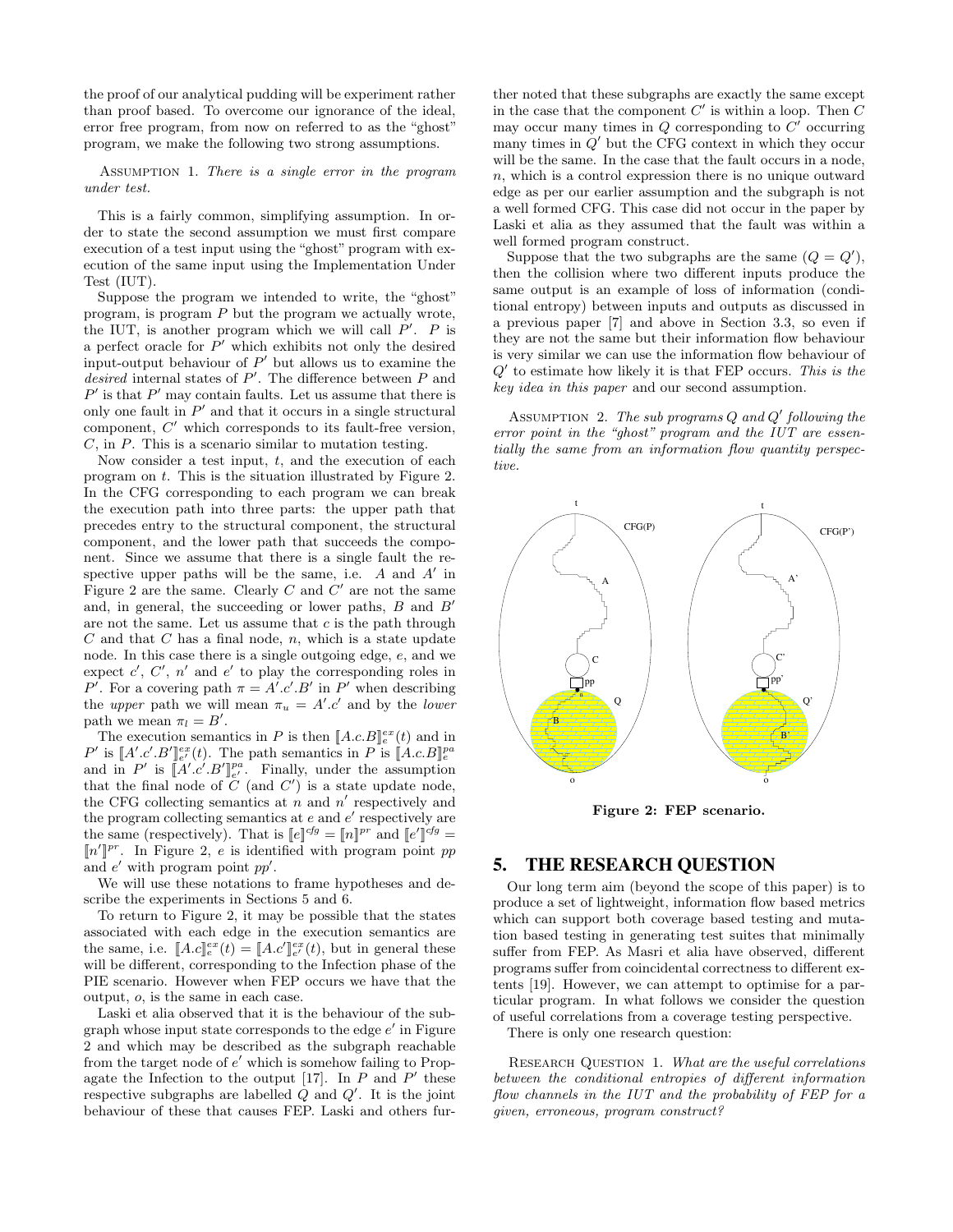In what follows we propose six answers to this research question in the form of hypotheses. In subsequent sections we will evaluate these answers experimentally. It will be useful to refer to Figure 2 when interpreting the hypotheses. The statements of the hypotheses refer to the following conventions:

## 5.1 Hypothesis 1

Consider an incorrect program construct,  $C'$  in an IUT  $P'$  containing program point  $pp'$  corresponding to edge  $e'$  as above, immediately following  $C'$ . Let  $\Sigma_I$  be the set of inputs to  $P'$  and let  $Q'$  be the sub program of  $P'$  reachable from  $pp'$  and the collecting semantics at  $pp'$  be the set of states  $\Sigma_{pp'} = [e']^{cg}$ . Let  $[Q']$  be the functional semantics of  $Q'$ .

Hypothesis 1. There is a correlation between the probability of FEP for all input states whose execution path in $cludes e'$  and

$$
sq([\![Q']\!],[Q']([\![Q']\!] \Sigma_{pp'}))
$$

We unpack and motivate the metric. Laski et alia have observed that failed error propagation is due to the behaviour of  $Q'$ . We propose that, given our assumptions, the more squeezy  $\llbracket Q' \rrbracket$  is on states that get mapped to the output of  $Q'$  applied to  $\Sigma_{pp'}$ , i.e. the higher the conditional entropy of  $\llbracket Q' \rrbracket$  on that domain, the higher the probability that any internal state chosen at  $pp'$  suffers from FEP. But what should we estimate as the domain for the function  $\llbracket Q' \rrbracket$ ? It has to be larger than  $\Sigma_{pp'}$  as it needs to contain states that could occur at pp in P, the "ghost" program, i.e. states in  $\Sigma_{pp}$ . One way of estimating  $\Sigma_{pp} \cup \Sigma_{pp'}$  is to consider the weakest precondition of the outputs of the IUT for all execution paths through  $pp'$  under [Q']. This is the domain  $[Q']([\![Q']]\!]_{2pp'})$ .

The consequence of a strong correlation here is that the squeeziness based metric would tell the tester whether or not it is necessary to use optimisation to minimise the probability of FEP.

## 5.2 Hypothesis 2

Consider the same setup as for the previous hypothesis. Similarly, let  $R'$  be the sub program of  $P'$  which is back*wardly* reachable from  $pp'$  so that  $\Sigma_{pp'}$  is also the set of outputs from applying  $\llbracket R' \rrbracket$  to  $\Sigma_I$ .

Hypothesis 2. There is a correlation between the probability of FEP for all input states that reach  $pp'$  via the exe $cution$  of  $R'$  and

$$
sq([\![R']\!],[R']\Sigma_{pp'})+sq([\![Q']\!],[Q'](\llbracket Q'\rrbracket \Sigma_{pp'}))
$$

except when  $sq([Q'], [Q']([Q']\Sigma_{pp'})) = 0.$ 

This is the same as hypothesis 1 but in addition we consider the sub program  $R'$ . This may potentially squeeze multiple input states in  $\Sigma_I$  onto states in  $\Sigma_{pp'}$  that in turn suffer from FEP, multiplying the effect of  $\ddot{Q}$ . To account for this we add the conditional entropy of  $\llbracket R' \rrbracket$  on the input states that get mapped to  $\Sigma_{pp'}$ . If  $\llbracket Q' \rrbracket$  has zero squeeziness on  $[Q']([\![Q']\!]_{\Sigma_{pp'}})$  there should be no possibility of FEP and no need to consider the multiplier effect.

The consequences of a strong correlation are the same as for Hypothesis 1. In this case we are merely interested in which correlation is the stronger. In the next two hypotheses we examine how we can provide an optimisation when the squeeziness metric is relatively high.

## 5.3 Hypothesis 3

Consider an execution path,  $\pi$ , in  $P'$  that covers the faulty component  $C'$ . In general there may be many inputs to  $P'$ that follow  $\pi$  and correspond to states at both  $pp'$  and the exit point for  $P'$ . Let the outputs that reach the exit point for  $P'$  along  $\pi$  be  $[\![\pi]\!] \Sigma_I$ .

Hypothesis 3. There is a correlation between the probability of FEP for all states that reach  $pp'$  via execution along  $\pi$ , *i.e.*  $[\![\pi]\!]_{e'}^{pa}$ , and

$$
sq(\llbracket Q' \rrbracket, \llbracket Q' \rrbracket(\llbracket \pi \rrbracket \Sigma_I))
$$

Again, we unpack and motivate the conditional entropy metric. Previously we considered all states that reach the program point  $pp'$  immediately after executing the potentially faulty program component  $C'$ . Here we consider the states that reach the program point only via a single covering path for  $C'$ ,  $\pi$ . Examining Figure 2, an input to both P and  $P'$  will reach pp and pp' respectively via the same upper path (modulo  $C/C'$ ) but may have different lower paths. Under Assumption 2, both of the lower paths are paths in  $Q'$  so the degree of FEP for inputs to  $P'$  that reach  $[\![\pi]\!]_{e'}^{pa}$ depends on the degree to which  $Q'$  is colliding states at  $\overline{p}p$ and pp' to produce states in  $[\![\pi]\!] \Sigma_I$ . We estimate the states in  $\Sigma_{pp} \cup \Sigma_{pp'}$  that are mapped onto  $[\![\pi]\!] \Sigma_I$  by considering the weakest precondition for  $Q'$  but this time with a post condition of  $[\![\pi]\!] \Sigma_I$ .

The consequence of a strong correlation in this case is that it gives us a means to rank covering paths for  $C'$  using squeeziness. We can choose the least squeezy path and have confidence that, by using that path to generate a test input that covers  $C'$ , we have maximised, or at least improved, the probability that our choice of test input will produce a failing test output in the case that  $C'$  has a bug.

## 5.4 Hypothesis 4

Let a path  $\pi$  covering a construct  $C'$  be expressed as the concatenation of two paths so that  $\pi = \pi_u \pi_l$  as above in Section 4, where  $\pi_u$  is the upper path that terminates at pp<sup>'</sup> (e') and  $\pi_l$  is the lower path that follows pp' (the part of  $\pi$ beginning at the target node of  $e'$ ). There is the possibility that  $\pi_u$  squeezes inputs onto states at pp' which magnifies the degree of FEP caused by the squeeziness of  $Q'$  on  $\Sigma_{pp'}$   $\cup$  $\Sigma pp$ . In a way similar to Hypothesis 2 we add the conditional entropy of the upper path to improve the correlation.

Hypothesis 4. There is a correlation between the probability of FEP for all states that reach  $pp'$  via execution along  $\pi$ , *i.e.*  $[\![\pi]\!]_{e'}^{pa}$ , and

$$
\mathit{sq}(\llbracket \pi_u \rrbracket, \llbracket \pi_u \rrbracket \llbracket \pi \rrbracket^{pa}_{e'}) + \mathit{sq}(\llbracket Q' \rrbracket, \llbracket Q' \rrbracket(\llbracket \pi \rrbracket \Sigma_I))
$$

As in Hypothesis 2, our aim is to test whether the addition of this upper path conditional entropy improves the correlation.

## 5.5 Hypothesis 5

In a previous paper we speculated that the squeeziness of  $\pi_l$  on  $\Sigma_{pp'}$  would be correlated with the probability of fault masking for inputs that reach  $pp'$  [7].

Hypothesis 5. There is a correlation between the probability of FEP for all input states that reach  $pp'$  via execution along  $\pi$  and

$$
sq([\![\pi_l]\!],[\![\pi]\!]_{e'}^{pa}))
$$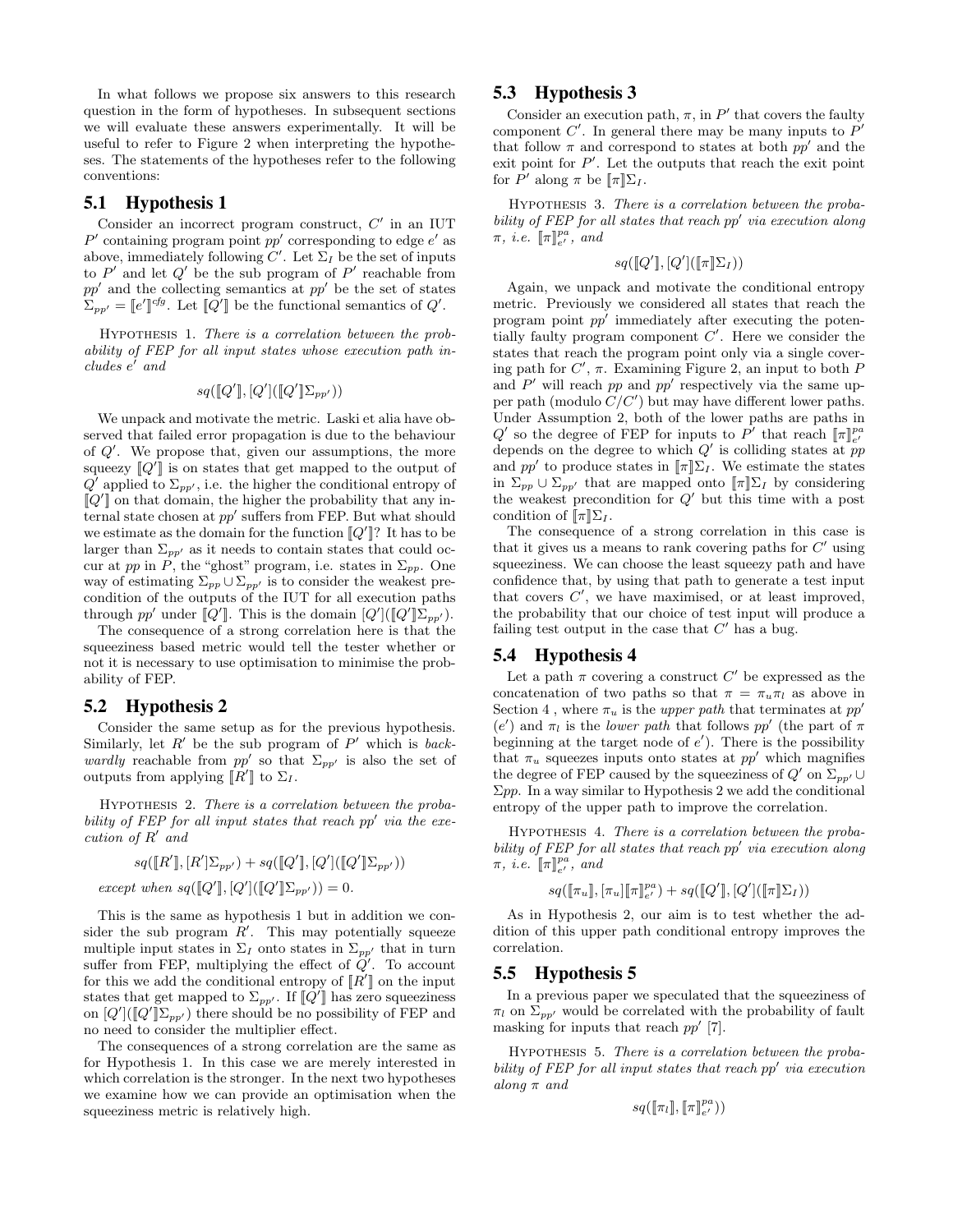The consequences of this correlation are that we would only need to rank covering paths for a construct on the basis of the squeeziness of the lower path on the states that occur at pp' along path  $\pi$ . In comparison to metrics in earlier hypotheses this would be comparatively cheap to estimate.

## 5.6 Hypothesis 6

We know that for a function  $f$  and domain  $D$  where  $sq(f, D) = 0$  that f must be one to one. So we expect that if a squeeziness metric is zero then  $f$  must propagate error states in  $D$  to the output of the function without any collisions, i.e. that the probability of FEP is zero. That is the theory. However Assumption 2 may weaken this so we need to test the hypothesis experimentally.

HYPOTHESIS 6. Let  $\epsilon > 0$  be a small number arbitrarily close to 0. Whenever  $sq([Q'], [Q']([\![\pi]\!] \Sigma_I)) \leq \epsilon$  then  $p(FEP) \leq \epsilon$ .

The consequence of this hypothesis being validated is that a squeeziness close to zero for a path means that we don't need to rank the covering paths but can simply use that path to generate a test input to cover the program construct.

## 6. EXPERIMENTAL SETUP

## 6.1 Subjects and Mutants

Three sources of subject programs are shown in Table 1 where we aggregate lines of code for each project, with all programs being written in C. The toy project contains 17 small programs that we implemented based on designs that aimed to demonstrate squeeziness. The other subject programs were taken from two real-world projects: the R project [14] for statistical computing and graphics, and the open source statistical package GRETL (Gnu Regression, Econometrics and Time-series Library) [10].

Table 1: Projects under investigation

|              |    | Project   Function   total LoC   Mutants |     |
|--------------|----|------------------------------------------|-----|
| Tou          |    | 810                                      | 383 |
|              | 10 | 221k                                     | 953 |
| <b>GRETL</b> |    | 286k                                     |     |

The two real-world projects contain many functions and so we chose entrance functions: those directly called by a user or a program from outside of the project. For R, as shown in Column 2 of Table 2, we selected the 10 functions with the most Lines of Code (LoCs) from the nmath library of R, a C Library of special mathematical functions. However, to simplify the experiments, we did not use functions that contained array variables. To add variety, another three subject programs were chosen from the cephes library of GRETL (see Table 2).

The functions from  $R$  and  $GRETL$  require other functions from their libraries. We therefore formed subject programs by (recursively) including the required functions, with Column 3 of Table 2 giving the numbers of functions involved. Columns 4 and 5 give the LoC and physically executable lines of code (SLoC) of the subject programs.

We generated different versions of programs by seeding a fault into each original subject program as done in mutation testing [16]. The faults were introduced by using the C mutation operator OAAN [3] that replaces an arithmetic operator with another, for example, - with  $+$ , or / with  $+$ . The mutation tool SMT-C was used to generate the mutants (mutated programs) and to run the mutation analysis [13]. Some of the mutants could not be compiled and so were not used in the experiments. To calculate FEP, both strong and weak mutation analysis were applied<sup>1</sup>. Finally, several subject programs (rhyper, ptukey, qgamma, psi and  $qt$ ) led to too many mutants and in these cases we randomly selected 100 mutants. The numbers of mutants used in the experiment are given in Table 1.

| Project      | Function       | C Files        | $_{\rm LoC}$ | SLoC |
|--------------|----------------|----------------|--------------|------|
|              | bratio         | 4              | 1667         | 1573 |
|              | rhyper         | $\overline{2}$ | 338          | 260  |
|              | gamma_cody     | $\overline{2}$ | 137          | 116  |
|              | ptukey         | 7              | 1360         | 674  |
| R            | qgamma         | 14             | 2397         | 1312 |
|              | psi            | $\overline{2}$ | 261          | 119  |
|              | pnorm_both     | 1              | 315          | 178  |
|              | pnchisq_raw    | 1              | 275          | 181  |
|              | gammafn        | 5              | 527          | 264  |
|              | qt             | 1              | 234          | 124  |
|              | i0             | $\overline{2}$ | 270          | 108  |
| <b>GRETL</b> | k0             | 5              | 688          | 267  |
|              | $_{\rm unity}$ | 3              | 335          | 147  |

Table 2: Real world statistical subject programs

# 6.2 Experimental Design

In the experiments, randomly chosen inputs were sampled from a uniform distribution. This allowed us to estimate quantities. For significance we have relied on a sample size which is relatively large over all programs and can be viewed as "all inputs" for a restricted input domain.

As all subject programs have numeric inputs, the Rng-Pack library was used to generate the random numbers [2]. Initially, we generated inputs from the complete ranges of the input parameters but we found that most inputs led to special numbers (0, NAN and INFINITE) as output. To address this problem, for each program we limited the input domain from which inputs were chosen based on the first level guards of that program. This led to smaller input domains but useful test cases. For example, inputs for  $gamma\_cody$  were drawn from  $[-200, 200]$ .

We then ran strong/weak mutation analysis using SMT-C and the randomly generated inputs. As the weak mutation analysis functionality of SMT-C is implemented based on the GNU Debugger (GDB) [1], it was possible to use GDB commands to extract the runtime program states, and this allowed us to extend SMT-C to support information flow analysis. We executed each subject program and each of its mutants with the same 5000 inputs and recorded the state after the mutation point (at program point  $pp$  in the original program P and  $pp'$  in the mutant P' in Figure 2), the state at the end of the program ( $o$  in the original program  $P$  and  $o'$ in the mutant  $P'$  in Figure 2), and the execution path taken by the mutant. We ignored any inputs that led to invalid

<sup>&</sup>lt;sup>1</sup>See section 2 for a description of weak and strong mutation testing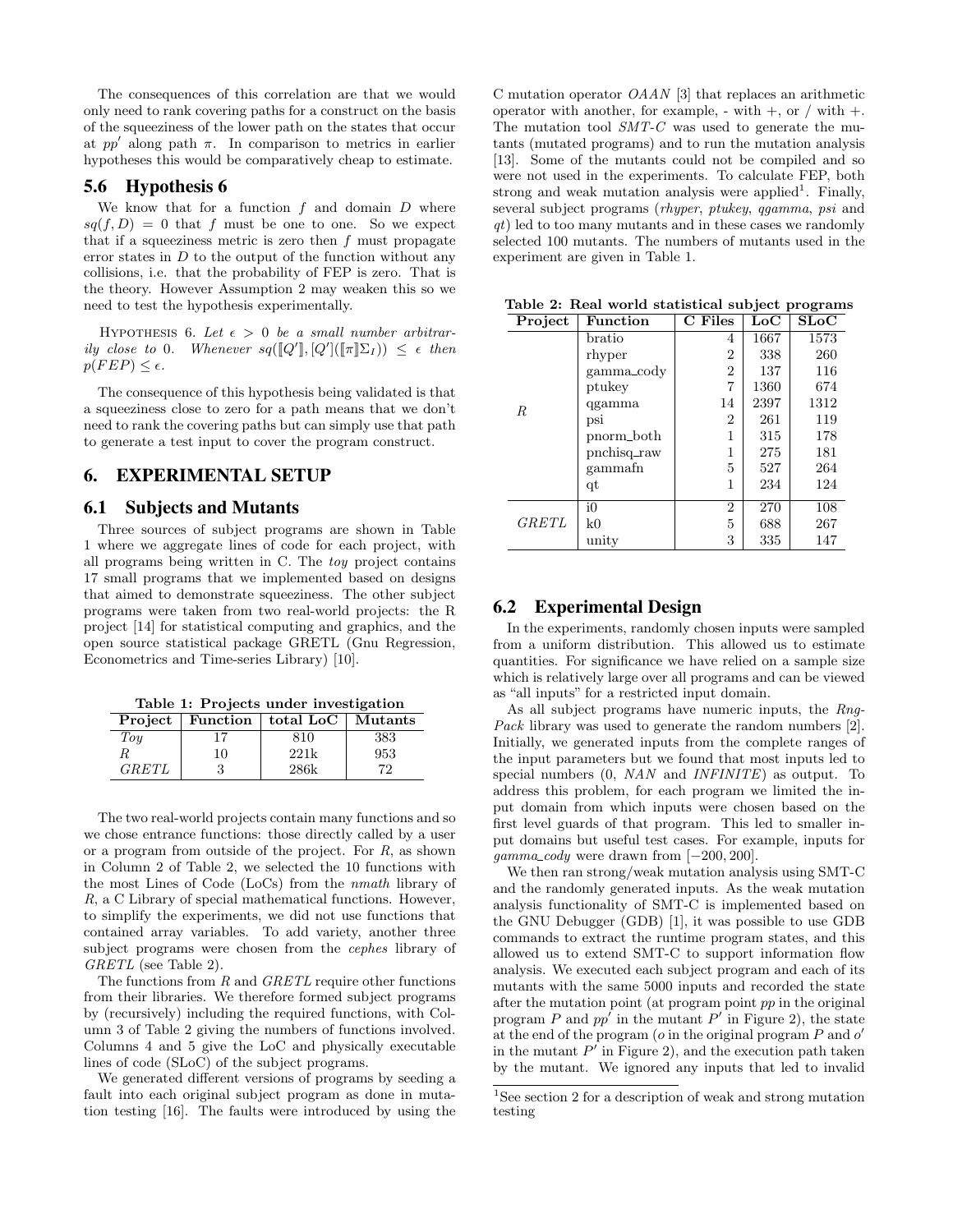outputs, such as those that are not a number, are infinite or that cause an exception. The executions of the more than 7 million test cases generated more than 7 gigabytes of raw result files. Given mutant  $P'$ , the following shows how we calculated the probability of fault masking p(FEP) on the inputs used.

$$
\frac{\text{# of tests that weakly kill } P'}{\text{pt (FEP)}} = \frac{\text{but do not strongly kill } P'}{\text{# of tests that weakly kill } P'}
$$

Note that the way we counted the total number of tests in the denominator varied between experiments. In EXP1 and EXP2 we counted the tests that reach  $pp'$  via any execution path through  $C'$ . In experiments EXP3, EXP4 and EXP5 we counted the number of tests that reach  $pp'$  by following a single execution path to output.

For a test input to weakly kill a mutant, it must lead to different program states for the mutant and the original program after the mutation point (in Figure 2 the states at pp in P and pp' in  $P'$  should be different). A test input strongly kills a mutant if it leads to this difference in program state propagating to the program's output (in Figure 2 o in P and  $o$  in  $P'$  are different). Therefore,  $p(FEP)$  computes the proportion of tests that cause a different program state after the mutation point at pp in P and pp' in  $P'$  but do not lead to a different output.

We classified tests according to whether they are able to propagate the seeded fault to the output. The tests that successfully propagate faults have the property EP (error propagation). The rest of the tests suffer from failed error propagation (FEP) and other coincidental correctness (CC1). Tests classified as CC2 suffered from anomalies. Table 3 lists the proportion of tests that have these properties. The significant statistic is that approximately 10% of tests across all program-mutant pairs suffered from FEP.

Table 3: The proportion of randomly generated tests for all subject programs that are weakly and strongly killed.

|                  |     | Weakly Killed   Strongly Killed   Proportion |                                                                                     |
|------------------|-----|----------------------------------------------|-------------------------------------------------------------------------------------|
| EP               | Yes | $_{\rm Yes}$                                 |                                                                                     |
| <b>FEP</b>       | Yes | No                                           |                                                                                     |
| CC1              | No  | No                                           |                                                                                     |
| $\overline{CC2}$ | No  | $_{\rm Yes}$                                 | $\begin{array}{c} \hline 84.73\ \% \\ 9.85\ \% \\ 4.89\ \% \\ 0.44\ \% \end{array}$ |

Given our complete knowledge in the mutation testing scenario of the experiments we can replace  $[Q']([\![Q']\!] \Sigma_{pp'})$ with the quantity it estimates, namely  $\Sigma_{pp} \cup \Sigma_{pp'}$  in EXP1 and EXP2. Similarly we can use the appropriate subset of  $\Sigma_{pp} \cup \Sigma_{pp'}$ , calculated by direct examination of the data, to replace its estimation,  $[Q'](\pi \Sigma_I)$  in EXP3, EXP4 and EXP5. This gives a maximal correlation, useful when seeking to compare correlations and rate the strength of correlations.

We now outline the experiments performed.

## *6.2.1 Experiment 1 (EXP1)*

This experiment explored the strength of the correlation suggested in Hypothesis 1 by estimating the correlation between the probability of FEP for inputs reaching  $pp'$  and  $sq([\![Q']\!], \Sigma_{pp} \cup \Sigma_{pp'}).$ 

For each mutant,  $sq([Q']_1, \Sigma_{pp} \cup \Sigma_{pp'})$  can be calculated as follows. First, we set

$$
s = \frac{1}{|\Sigma_{pp} \cup \Sigma_{pp'}|}
$$

Then we set  $S = |\Sigma_{pp} \cup \Sigma_{pp'}| s \log_2(s) = \log_2(s)$ . Given output *o*, the probability for *o* given  $\Sigma_{pp} \cup \Sigma_{pp'}$  is

$$
t(o) = \frac{\# \text{ of states in } \Sigma_{pp} \cup \Sigma_{pp'} \text{that lead to } o}{\left| \Sigma_{pp} \cup \Sigma_{pp'} \right|}
$$

and consequently  $T = \sum_{o} t(o) * \log_2(t(o))$  and the squeeziness for  $Q'$  on  $\Sigma_{pp} \cup \Sigma_{pp'}$  is  $sq([\![Q']\!], \Sigma_{pp} \cup \Sigma_{pp'}) = -S + T$ 

#### *6.2.2 Experiment 2 (EXP2)*

This experiment explored the strength of the correlation suggested in Hypothesis 2. The experiment is the same as EXP1 with the difference being that if  $sq([\![Q']\!], \Sigma_{pp} \cup \Sigma_{pp'}) \neq 0$ 0 we add to it  $sq([R'], [R']\Sigma_{pp'}),$  i.e. the squeeziness of  $R'$ on the inputs that  $R'$  maps to states at  $pp'$ .

For each mutant, the squeeziness of  $R'$  on the domain can be calculated as follows. The probability assigned to the inputs is  $I = \log_2(|\Sigma_I|)$  (recall that  $\Sigma_I$  is the set of inputs used). The probability assigned to a state  $\rho \in \Sigma_{pp'}$  is:

$$
u(\rho) = \frac{\text{\# of inputs that get mapped to } \rho \text{ by } R'}{|\Sigma_I|}
$$

and we let  $U = \sum_{\rho} u(\rho) * \log_2(u(\rho))$ . Then the squeeziness of R' is:  $sq([R''], [R']\Sigma_{pp'}) = -I + U$ .

If the squeeziness of  $Q'$  is non-zero, then the squeeziness of  $R'$  is added to it.

#### *6.2.3 Experiment 3 (EXP3)*

For a given path  $\pi$ , which executes the component of interest,  $p(FEP)$  for states occurring on the path at  $pp'$  correlates with  $sq([\![Q']\!], [\![Q']\!](\pi \Sigma)).$  Given path  $\pi$  we will let  $\Sigma_{pp'}^{\pi}$  and  $\Sigma_{pp}^{\pi}$  be the sets of states occurring on the path at  $pp'$  and pp respectively when following  $\pi$  in P' and its equivalent in P respectively.

For each path  $\pi$  in a mutant, associated values of p(FEP) and the squeeziness of  $Q'$ ,  $sq(Q', [Q'](\pi \Sigma))$ , can be calculated using an approach similar to that in the description of experiment EXP1 except that the values used are specific to  $\pi$ . Thus, we assign the probability

$$
s = \frac{1}{|\Sigma_{pp}^\pi \cup \Sigma_{pp'}^\pi|}
$$

Then we set  $S = \sum s * \log_2(s)$ . The probability for the corresponding outputs for  $\pi$  is given by:

$$
t(o) = \frac{\# \text{ of states in } \Sigma_{pp}^{\pi} \cup \Sigma_{pp'}^{\pi} \text{ that lead to } o}{|\Sigma_{pp}^{\pi} \cup \Sigma_{pp'}^{\pi}|}
$$

and consequently,  $T = \sum_{o} t(o) * \log_2(t(o))$ . The squeeziness for Q' with respect to  $\pi$  at  $\Sigma_{pp}^{\pi} \cup \Sigma_{pp'}^{\pi}$  is then given by:  $sq([\![Q']\!], \Sigma_{pp}^{\pi} \cup \Sigma_{pp'}^{\pi}) = -S + T.$ 

#### *6.2.4 Experiment 4 (EXP4)*

This experiment explored the strength of the correlation suggested in Hypothesis 4. The experiment is the same as EXP3 except that we add to  $sq([Q']_1, \Sigma_{pp}^{\pi} \cup \Sigma_{pp'}^{\pi})$  the squeeziness of the upper path,  $\pi_u$ , on the inputs to the program that follow execution path  $\pi$ . The latter can be expressed as  $sq([\![\pi_u]\!],[\pi]([\![\pi]\!])\bar{\Sigma})$  since  $[\pi_u][\![\pi]\!]_{e'}^{pa} = [\pi]([\![\pi]\!])\bar{\Sigma}).$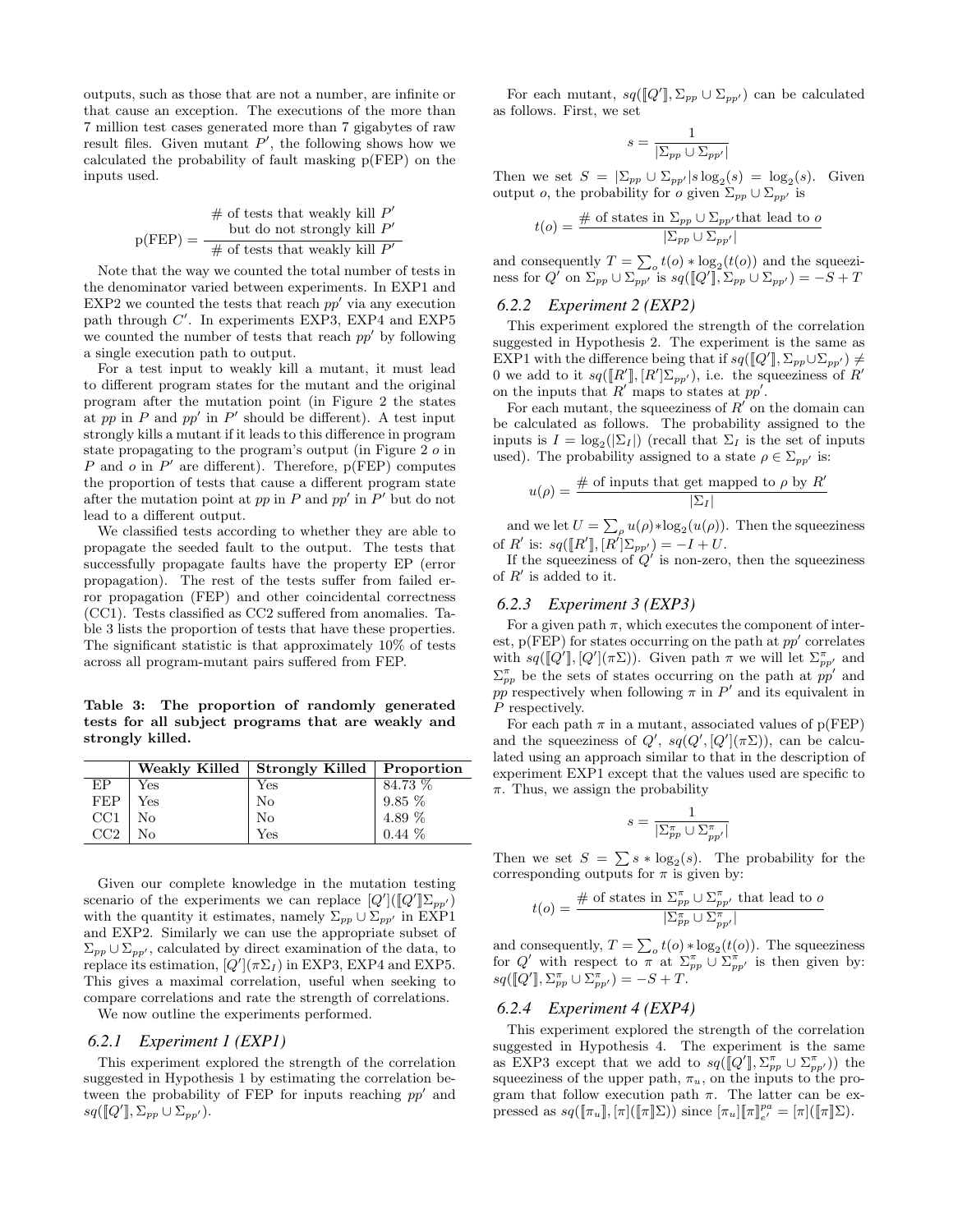Let  $\Sigma_{\pi} = [\pi]([\pi] \Sigma)$ . The information content of the inputs that travel down path  $\pi$  is  $I = \log_2(|\Sigma_{\pi}|)$ . The probability assigned at  $pp'$  is:

$$
r(\rho) = \frac{\# \text{ of times that } \exists s \in \Sigma_{\pi} \cdot [\![\pi]\!](s) = \rho}{|\Sigma_{\pi}|}
$$

and this leads to the term  $U = -\sum_{\rho} r(\rho) * \log_2(r(\rho))$ . Then the squeeziness of  $\pi_u$  is given by  $sq([\pi_u], \Sigma_\pi) = I - U$ .

## *6.2.5 Experiment 5 (EXP5)*

This experiment assessed the correlation between the probability of FEP on states in  $[\![\pi]\!]_{e'}^{pa}$  and the squeeziness of  $\pi_l$ on these states.

For each path  $\pi$  in mutant P', p(FEP) for states that occur on  $\pi$  at  $pp'$ ,  $[\![\pi]\!]_{e'}^{pa}$ , can be calculated as in Experiments EXP3 and EXP4. To calculate squeeziness  $sq([\pi_l], [\pi_l](\pi\Sigma))$ we have to calculate the probability distributions on  $[\![\pi]\!]_{e'}^{p\alpha}$ at pp' and  $[\![\pi]\!] \Sigma_I$  at the end of the program. To calculate the latter, let  $\Sigma_{\pi} = [\pi]([\![\pi]\!] \Sigma_I)$ . It is sufficient to determine, for each output *o*, how many inputs that follow  $\pi$  lead to *o*.

The probability assigned to *o* in  $[\![\pi]\!] \Sigma_I$  for a given path is:

$$
m(o) = \frac{\text{\# of inputs from } \Sigma_{\pi} \text{ that lead to } o}{|\Sigma_{\pi}|}
$$

and we set  $M = -\sum_{o} m(o) * \log_2(m(o))$ . The probability assigned to state  $\rho$  at pp' for  $\pi$  is:

$$
l(\rho) = \frac{\text{\# of inputs from } \Sigma_{\pi} \text{ that lead to } \rho}{|\Sigma_{\pi}|}
$$

and we set  $L = -\sum_{\rho} l(\rho) * \log_2(l(\rho))$ . Then the squeeziness is calculated as:  $sq([\pi_l], [\pi_l](\pi\Sigma)) = L - M$ .

#### *6.2.6 Experiment 6 (EXP6)*

We examined various upper bounds "near zero" and found the maximum observed value for  $sq([Q'], \Sigma_{pp} \cup \Sigma_{pp'})$  less than the bound and its corresponding value for p(FEP) using the pairs calculated for EXP1. We looked at a small sample of three bounds: 0.1, 0.01 and 0.001, but examined a large number of pairs for each bound.

## 7. RESULTS

The experiments, inevitably, have limitations. We did not use a variety of mutation operators that, for example, delete statements, replace boolean relations with others, or replace boolean subexpressions with true or false. However, our approach is independent of types of faults as it is semantics based and considers program points and incorrect states. We only generated mutants with a single fault while in practice programs may contain multiple faults but this is a common assumption in testing. We aim to address this in future work.

We sampled inputs rather than considering all inputs. This was the only way to make the experiments practical. This necessity may serendipitously be the foundation of a sampling approach to estimating squeeziness metrics in the future. Although we did not consider formal statistical guarantees, the sample size across all programs was large.

Information from both  $pp$  from  $P$  and  $pp'$  from  $P'$  was used, when in practice we would only have  $pp'$  from  $P'$ . When testing a program  $P'$ , p(FEP) can never be known in practice as we don't have  $P$ . Since our objective in this

Table 4: Spearman's Rank Correlation Coefficient for all programs.

| Experiment       | Correlation |
|------------------|-------------|
| EXP1             | 0.715267    |
| EXP <sub>2</sub> | 0.699165    |
| EXP3             | 0.955647    |
| EXP4             | 0.948299    |
| EXP5             | 0.031510    |

Table 5: Spearman's Rank Correlation Coefficient for statistical programs.

| Experiment       | Correlation |  |  |
|------------------|-------------|--|--|
| EXP1             | 0.974459    |  |  |
| EXP <sub>2</sub> | 0.974459    |  |  |
| EXP3             | 0.998526    |  |  |
| EXP4             | 0.998526    |  |  |
| EXP5             | $-0.001361$ |  |  |
|                  |             |  |  |

paper was to use strength of correlation to find the most suitable metrics using knowledge of pp was not a drawback.

Consider the correlations found in Experiments 1-4. The experiments computed the different metrics and Table 4 gives the Spearman's Rank Correlation Coefficient for all programs. In order to understand the contributions from the small set of toy programs we wrote ourselves and the real world programs we looked at the correlations for these two groups separately. Table 5 gives the results for the statistical programs, and Table 6 gives the results for the small programs. Interestingly, we have very strong correlations for Experiments 1-4 and these are particularly strong for the larger, real world, programs. Experiments 2 and 4 had lower correlation values than Experiments 1 and 3, suggesting that the important correlations are with squeeziness of  $Q^{\dagger}$  on different domains and that contributions from the upper program are not significant, in fact retrograde. In contrast, Experiment 5 did not reveal a correlation, rather invalidating the suggestion of this metric in our IPL paper [7]. These results give a very strong correlation for between information theoretic metrics and both FEP and FEP along a particular path.

We reproduce here the three plots of rank correlations corresponding to the table entries for Experiment 2. Figure 3 plots the ranks given to squeeziness and p(FEP) when calculating Spearman's Rank Correlation Coefficient. Figure 4 plots the ranks given to squeeziness and p(FEP) for the statistical programs. Figure 5 plots the ranks given to squeeziness and p(FEP) for small programs.

Table 6: Spearman's Rank Correlation Coefficient for small programs.

| Experiment Correlation |          |  |
|------------------------|----------|--|
| EXP1                   | 0.705367 |  |
| EXP <sub>2</sub>       | 0.686284 |  |
| EXP3                   | 0.761889 |  |
| EXP4                   | 0.666140 |  |
| EXP5                   | 0.005787 |  |
|                        |          |  |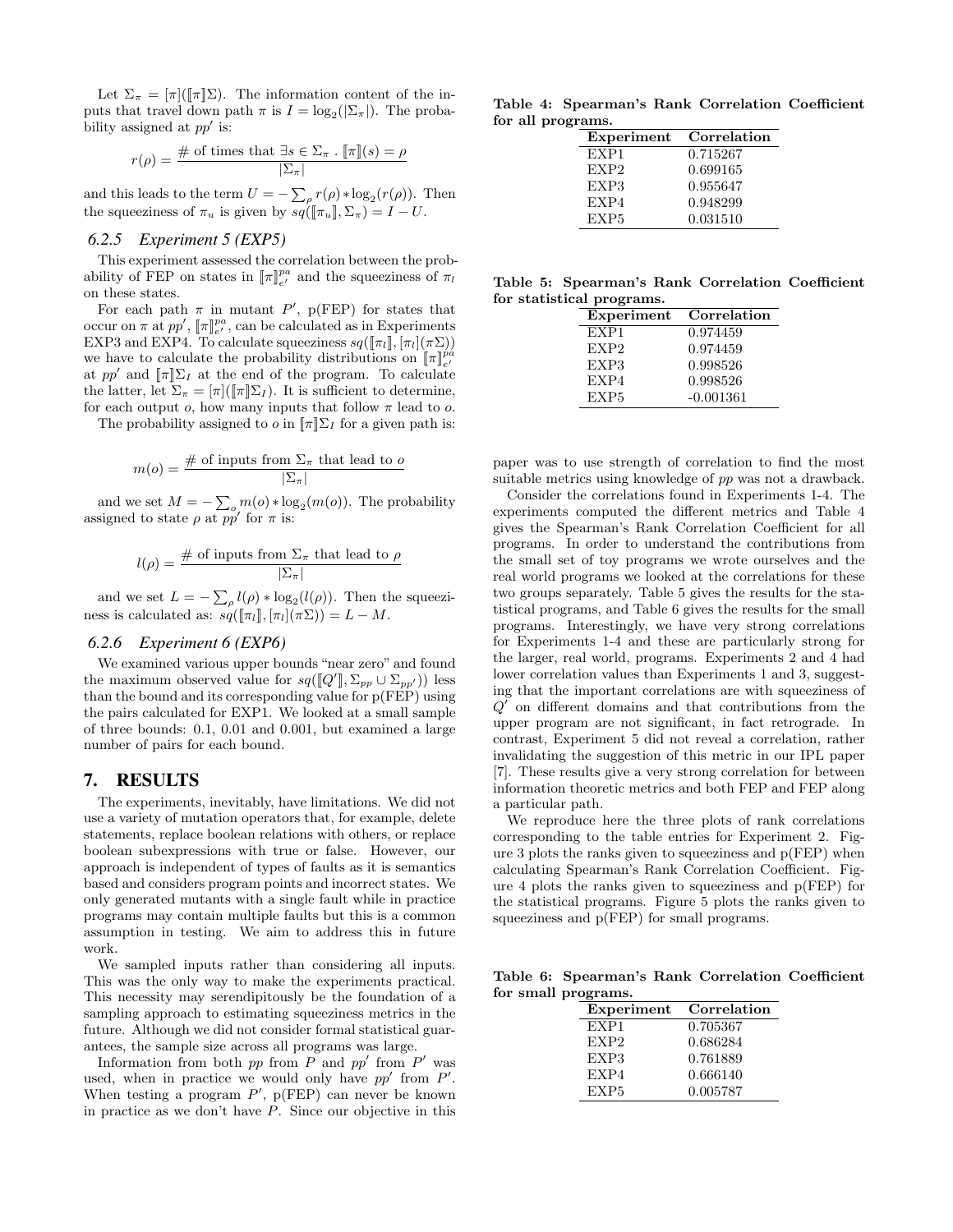

Figure 3: The rank correlation of p(FEP) and Squeeziness for all programs (EXP2).



Figure 4: The rank correlation of p(FEP) and Squeeziness for statistical programs (EXP2).



Figure 5: The rank correlation of p(FEP) and Squeeziness for small programs (EXP2).

Table 7: Maximum p(FEP) for all programs

| $sq(Q')$ Range | Max $sq(Q)$ | Max p(FEP) |
|----------------|-------------|------------|
| $\leq 0.1$     | 0.090683    | 0.090683   |
| $\leq 0.01$    | 0.001120    | 0.001120   |
| $\leq 0.001$   | 0.000800    | 0.000200   |

The plots show that the strong correlation for EXP2 is in the most part derived from the larger, real world statistical programs.

Table 7 gives the maximum values for squeeziness of Q and  $p(FEP)$  for a given "small" bound on  $sq(Q)$  values over all programs using information from EXP1. The results validate theory and could be used to identify program constructs in an implementation under test that are highly unlikely to suffer from FEP.

# 8. CONCLUSIONS AND FURTHER WORK

Our analysis and the results of our experiments have shown that we can interpret Failed Error Propagation during software testing using conditional entropy based metrics on the Implementation Under Test. This is a novel use of Quantified Information Flow, a concept whose applications have to date been in the area of secure information flow [8, 15].

An enormous vista of possible future work now beckons. Having identified useful metrics, the next task is to repeat the experiments using estimates of the weakest preconditions that appear in the metrics. We expect that the rank correlations will be weaker but still highly significant. The success of these experiments would put the utility of the approach beyond doubt. Beyond that lies the problem of estimating the metrics. Estimating entropy for the absolute values used in the final experiment will be more difficult but not impossible [5].

An interesting challenge in the long run would be application in a concolic testing scenario such as that offered by Pex [27]. We believe this paper lays the foundation for significant future improvement in test suite effectiveness.